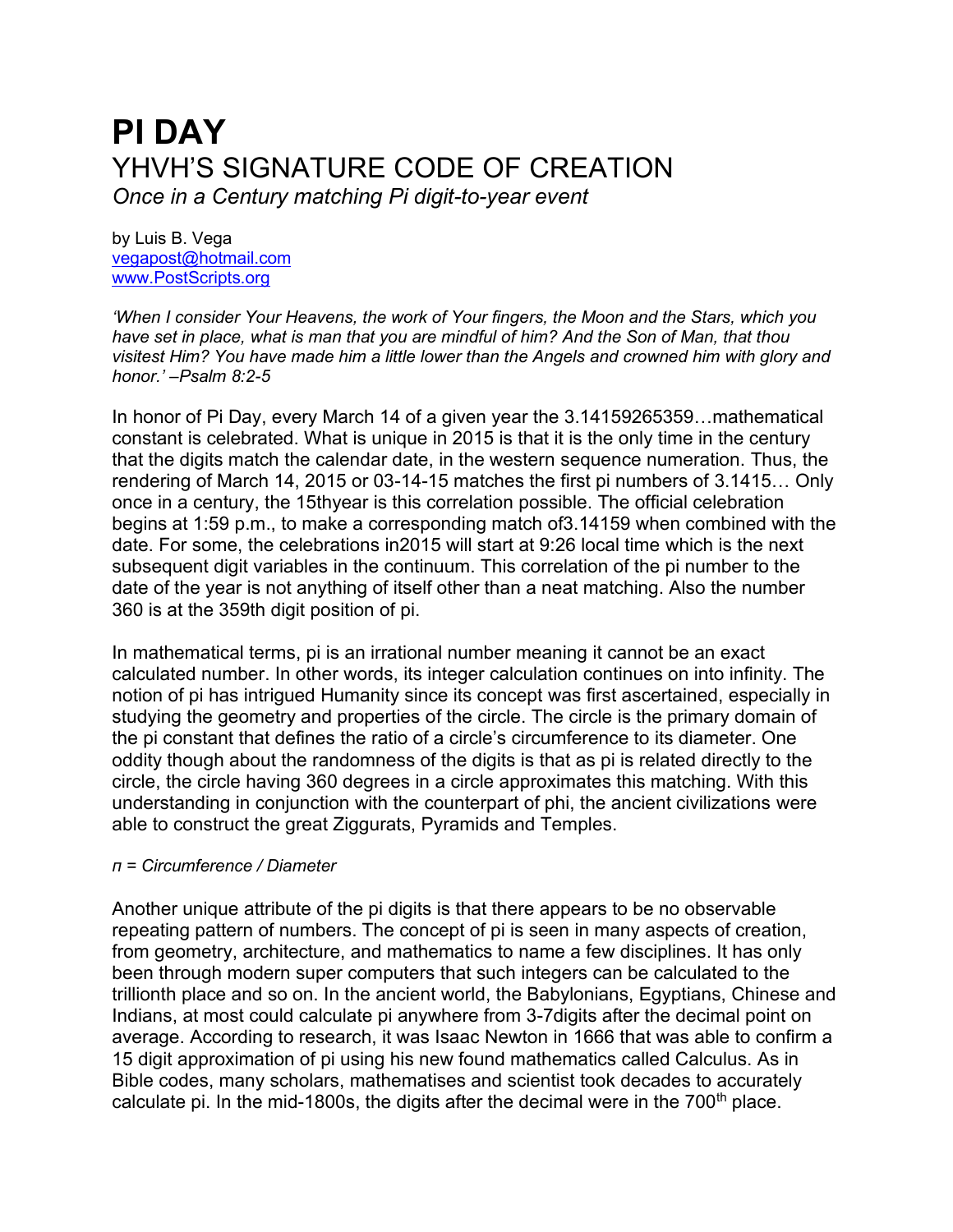## **The Golden Section**

Today, with supercomputers, the record for computing pi is held by Japan as it computed the trillionth digit of pi in about 400 hours. Coincidentally, a Japanese holds the record for memorizing the pi digits to about nearly the 40,000 place. The Greek letter Pi was used by mathematics in the late 1700s to mid-1800s as were other Greek letters incorporated into mathematical formulas and equations. They were used to represent such irrational numbers that cannot be exact. This is in part due to the fact that the Scientific Revolution relied much on the neo-classical works of the ancient Greeks. There was much archeology in the ancient world done by Europeans at the time and many ancient Greek manuscripts, to include copies from Plato, Archimedes to the New Testament were discovered.

Pi is the 16thletter of the Greek alphabet. The number 16 can be rendered also as 8+8 or 88. There are many studies that investigate the number 88 as there are many unique attributes to it. For one, it is the solar cycle of Mercury's year. This 88 day pattern is also seen in certain intervals of Blood Moons and lunar cycles. According to further research, the Bible in 1 Kings 7:23 demonstrates the use of the pi ratio. This mathematical constant has to do with the building of YHVH's Temple by Solomon. Of course as it is a facsimile of the real one in Heaven, it would involve the sacred cubits and dimensions of the circle and the square. The Bible describes the vessel for the ceremonial washing in Solomon's temple. *'And he made a molten sea of ten cubits from brim to brim . . . and a line of thirty cubits did compass it round about.'* Based on their mathematic using the sacred cubit, the measurements are as follows.

## *333/106 = 3.141509.*

The following are some notions of how the Phi Ratio that is associated with the Golden Ratio and the Fibonacci Sequence is related to pi. The value of phi is approximately 1.618and like pi; it is an irrational and transcendent variable. One unique attribute about phi, if by coincidence in being chosen to represent this mathematical constant is the 21stletter in the Greek alphabet. The number 21 can be rendered 7-7-7 that Biblically speaking is attributed to YHVH's Word. This series of 7s is a primary pattern and code of many of YHVH's revelations. The number 7 is a number denoted completeness. Having a triple rendering emphatically denotes resolution to not only a completion but a perfection as it is directly connect to the Genesis account of the 7 day creation and that of the Universe. The 7thnumber is associated with GOD's counting of time as the 7thday is the Sabbath. There are many other patterns that can also be mentioned.

This relationship is best described in the Great Pyramid of Giza. In one relationship, the pyramid's base and height is based on the Phi Ratio. It relates to the fact that 4, as in the base when divided by the square root of phi almost approximates to pi. The pyramid is also incorporates the circle and square proportions that have been researched to encode the number for the speed of light, the circumference of the Earth, etc. To some, the monument of the Great Pyramid stands as an attempt to 'square the circle'. Leonardo da Vinci attempted this as many from ancient times to 'square the circle' which is mathematically impossible.